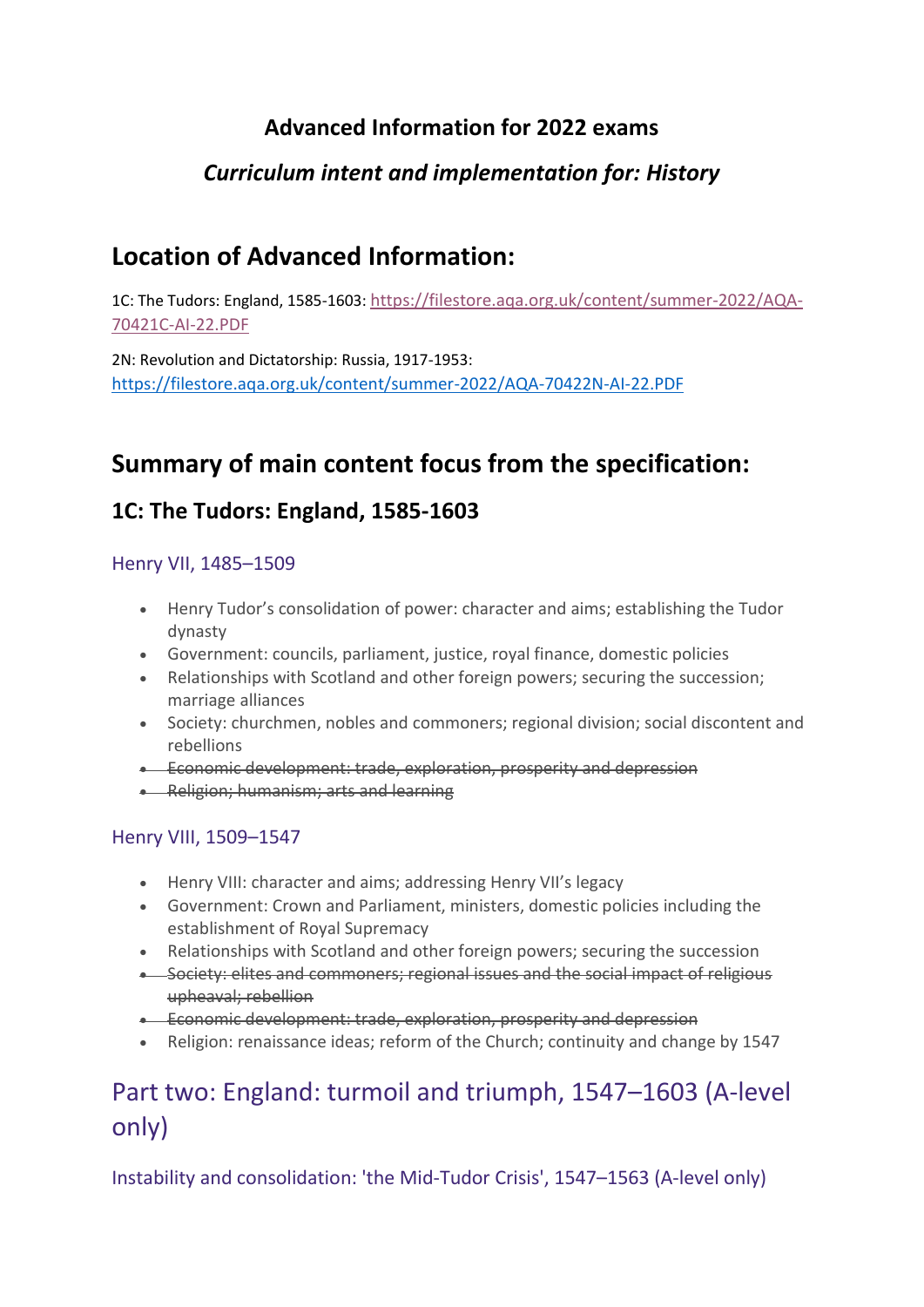- Edward VI, Somerset and Northumberland; royal authority; problems of succession; relations with foreign powers
- The social impact of religious and economic changes under Edward VI; rebellion; intellectual developments; humanist and religious thought
- Mary I and her ministers; royal authority; problems of succession; relations with foreign powers
- The social impact of religious and economic changes under Mary I; rebellion; intellectual developments; humanist and religious thought
- Elizabeth I: character and aims; consolidation of power, including the Act of Settlement and relations with foreign powers
- The impact of economic, social and religious developments in the early years of Elizabeth's rule

## The triumph of Elizabeth, 1563–1603 (A-level only)

- Elizabethan government: court, ministers and parliament; factional rivalries
- Foreign affairs: issues of succession; Mary, Queen of Scots; relations with Spain
- Society: continuity and change; problems in the regions; social discontent and rebellions
- Economic development: trade, exploration and colonisation; prosperity and depression
- Religious developments, change and continuity; the English renaissance and 'the Golden Age' of art, literature and music
- The last vears of Elizabeth: the state of England politically, economically, religiously and socially by 1603

# **2N: Revolution and Dictatorship: Russia, 1917-1953:**

# Part one: The Russian Revolution and the Rise of Stalin, 1917–1929

## Dissent and Revolution, 1917

- The condition of Russia before the revolution of February/March 1917: the Tsar and political authority; the war effort; the economic and social state of Russia; discontent
- The February/March revolution of 1917: causes and course of revolution; issues of leadership and the Tsar's abdication; the establishment of Provisional Government and the Petrograd Soviet; the workings of the Dual authority
- Developments between the revolutions including: the return of Lenin; Lenin's ideology and the April Theses; the July Days; the Kornilov coup and the roles of both the Provisional Government and Trotsky; Lenin and the Central Committee of the Bolshevik Party
- The October/November 1917 revolution: causes, course and extent of revolution; leadership and the establishment of Bolshevik authority; Sovnarkom and decrees and actions to December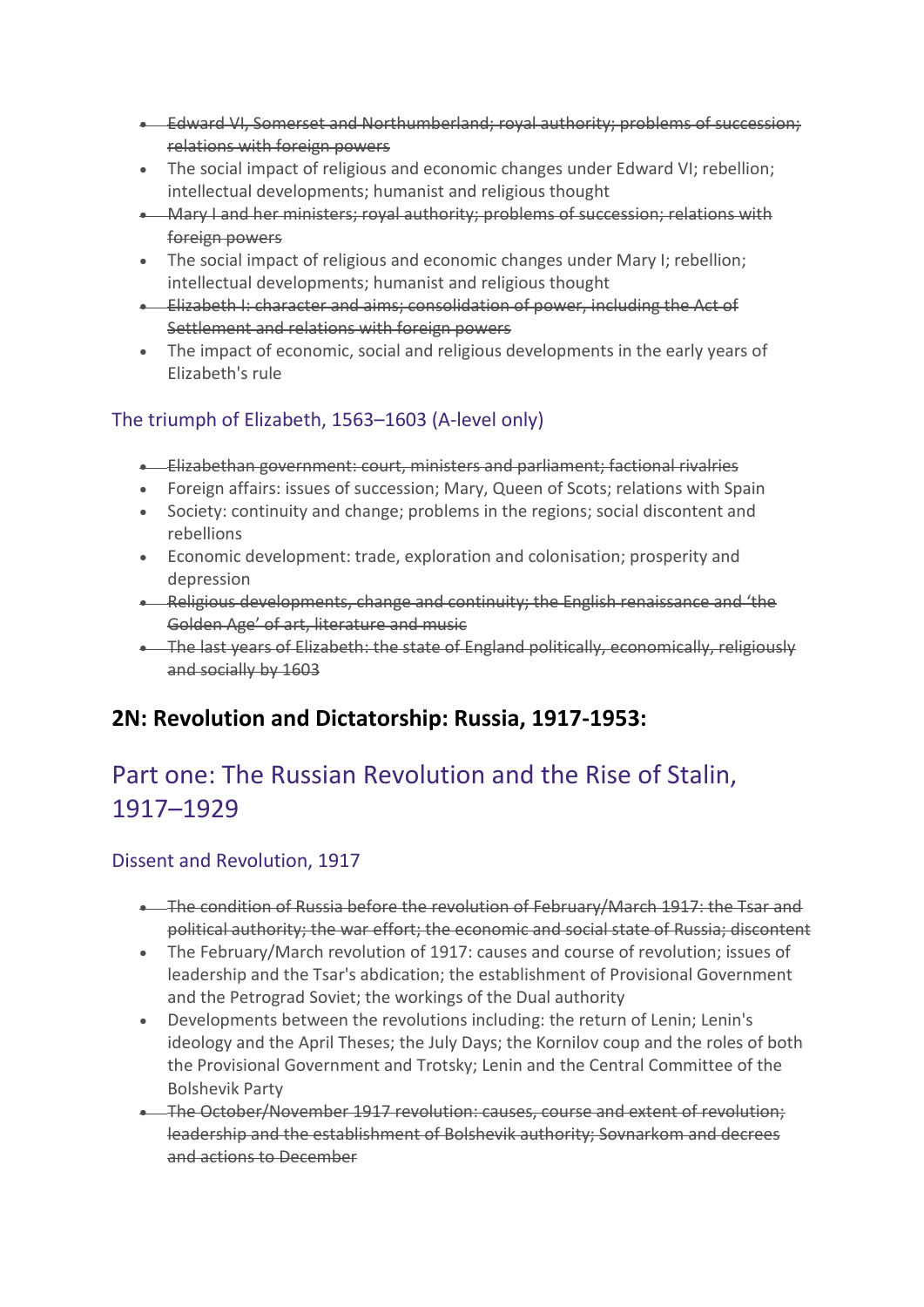#### Bolshevik consolidation, 1918–1924

- The consolidation of the Communist dictatorship: the establishment of one-party control; the removal of the Constituent Assembly; the ending of involvement in the First World War
- The Civil War: causes and course; the role of Trotsky; the murder of the Tsar; the reasons for the Red victory; government and control in wartime
- Economic and social developments: state capitalism; social change; conditions in cities and countryside during the Civil War; war communism; the Red Terror: revolts of 1920–1921 including the Tambov revolt and Kronstadt rising; the NEP and its political and economic impact
- Foreign relations and attitudes of foreign powers: foreign intervention in the Civil War; Comintern; the Russo-Polish War; discussions leading to the Rapallo Treaty; official recognition and the repercussions of the 'Zinoviev letter'; Lenin's rule by 1924

### Stalin's rise to power, 1924–1929

- The power vacuum and power struggle: ideology and the nature of leadership; Lenin's testament; divisions and contenders for power: character, strengths and weaknesses of Stalin, Trotsky, Bukharin, Kamenev, Rykov, Tomsky and Zinoviev
- Ideological debates and issues in the leadership struggle: NEP and industrialisation; 'permanent revolution' versus 'Socialism in One Country'; how and why Stalin became party leader and the outcome for the other contenders
- Economic developments: reasons for and impact of the 'Great Turn'; the economic shift; the launch of the first Five Year Plan and the decision to collectivise
- Government, propaganda and the beginning of the Stalinist cult; Stalin's attitude to foreign powers: China; Germany and the Treaty of Berlin; changes in the Comintern

# Part two: Stalin's Rule, 1929–1953 (A-level only)

### Economy and society, 1929–1941 (A-level only)

- Agricultural and social developments in the countryside: voluntary and forced collectivisation; state farms; mechanisation; the impact of collectivisation on the kulaks and other peasants; the famine of 1932–1934; the success of collectivisation
- Industrial and social developments in towns and cities: Gosplan; the organisation, aims and results of the first three Five Year Plans; new industrial centres and projects; the involvement of foreign companies; the working and living conditions of managers, workers and women; Stakhanovites; the success of the Five Year Plans
- The development of the Stalin cult: literature, the arts and other propaganda; Socialist Realism
- The social and economic condition of the Soviet Union by 1941: strengths and weaknesses

#### Stalinism, politics and control, 1929–1941 (A-level only)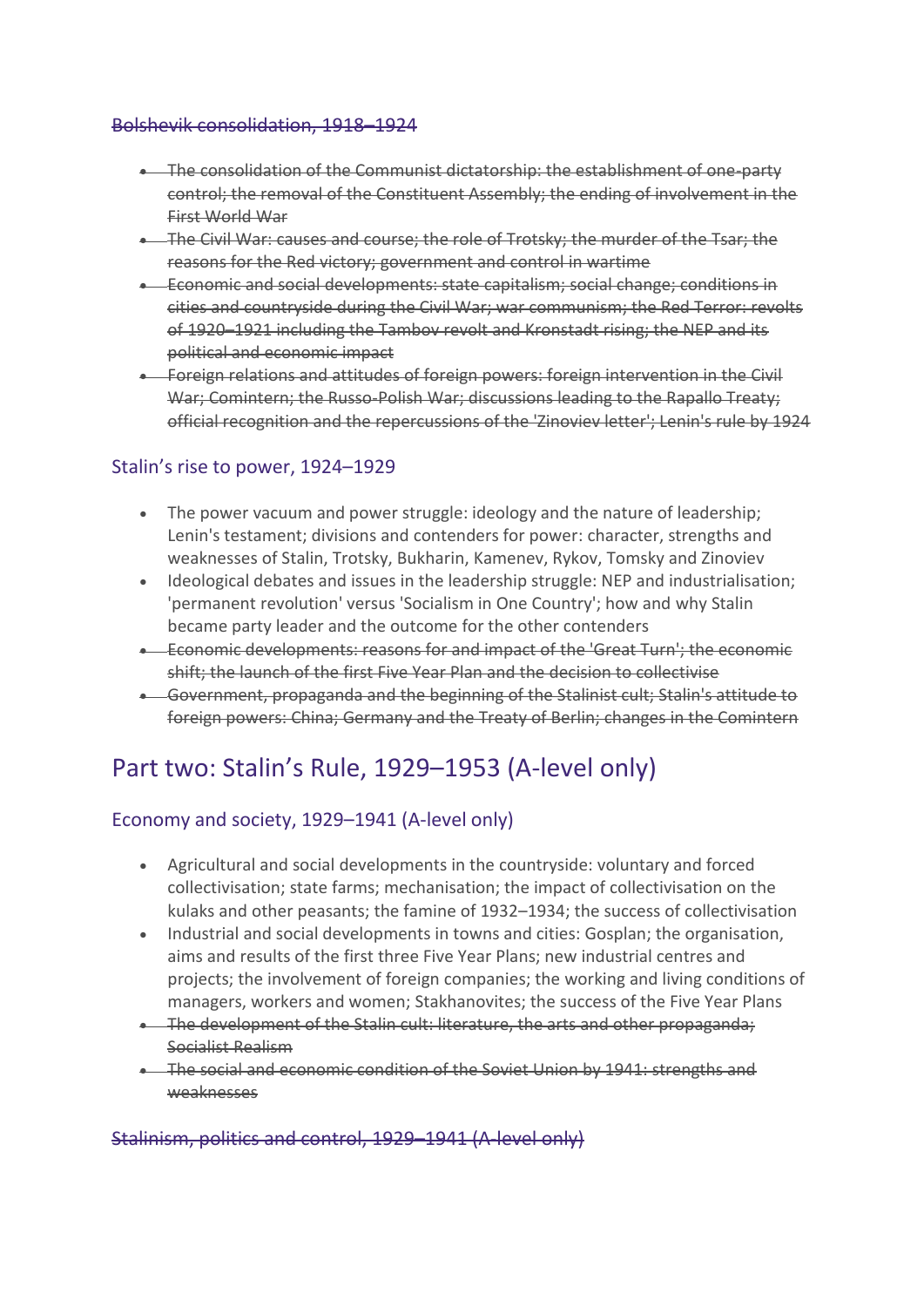- Dictatorship and Stalinism: the machinery of state terror; the NKVD; the early purges; Kirov's murder; the show trials; the Stalin constitution
- The Yezhovshchina: mass terror and repression at central and local levels: treatment of national minorities; the gulags; the end of the purges; the death of Trotsky; responsibility for and impact of the Terror and purges
- Culture and society: church; women, young people and working men; urban and rural differences; 'socialist man' and the impact of cultural change; similarities and differences between Lenin's and Stalin's USSR
- Stalin and international relations: co-operation with Germany; entry into the League of Nations; pacts with France and Czechoslovakia; intervention in the Spanish Civil War; reaction to Western appeasement and Japanese aggression; the Nazi-Soviet Pact and its outcome

## The Great Patriotic War and Stalin's Dictatorship, 1941–1953 (A-level only)

- The impact of the war on the Soviet Union: Operation Barbarossa and the Stalinist reaction; the course of the war; the USSR under occupation and the fight-back; the Soviet economy; mobilisation and evacuation of industry; foreign aid
- The defeat of the Germans: reasons and results; post-war reconstruction; industry and agriculture
- High Stalinism: dictatorship and totalitarianism; renewed Terror; the NKVD under Beria; Zhdanovism and the cultural purge; Stalin's cult of personality; the Leningrad affair; purges and the Doctors' Plot
- The transformation of the Soviet Union's international position: the emergence of a 'superpower'; the formation of a soviet bloc; conflict with USA and the capitalist West; death of Stalin and Stalin's legacy at home and abroad

### **Dates of final exams:**

Paper 1 - 1C: The Tudors: England, 1585-1603 – 26 May am

Paper 2 - 2N: Revolution and Dictatorship: Russia, 1917-1953 – 10 June am

#### **Lesson and intervention schedule from mocks to exams:**

The topics that we have left to teach this year are:

#### Russia

- International position post-1945
- Death of Stalin

#### Tudors

- Elizabethan foreign policy
- Society and Economy in Elizabeth's reign
- Religion in Elizabeth's reign
- Culture in Elizabeth's reign
- End of Elizabeth's reign